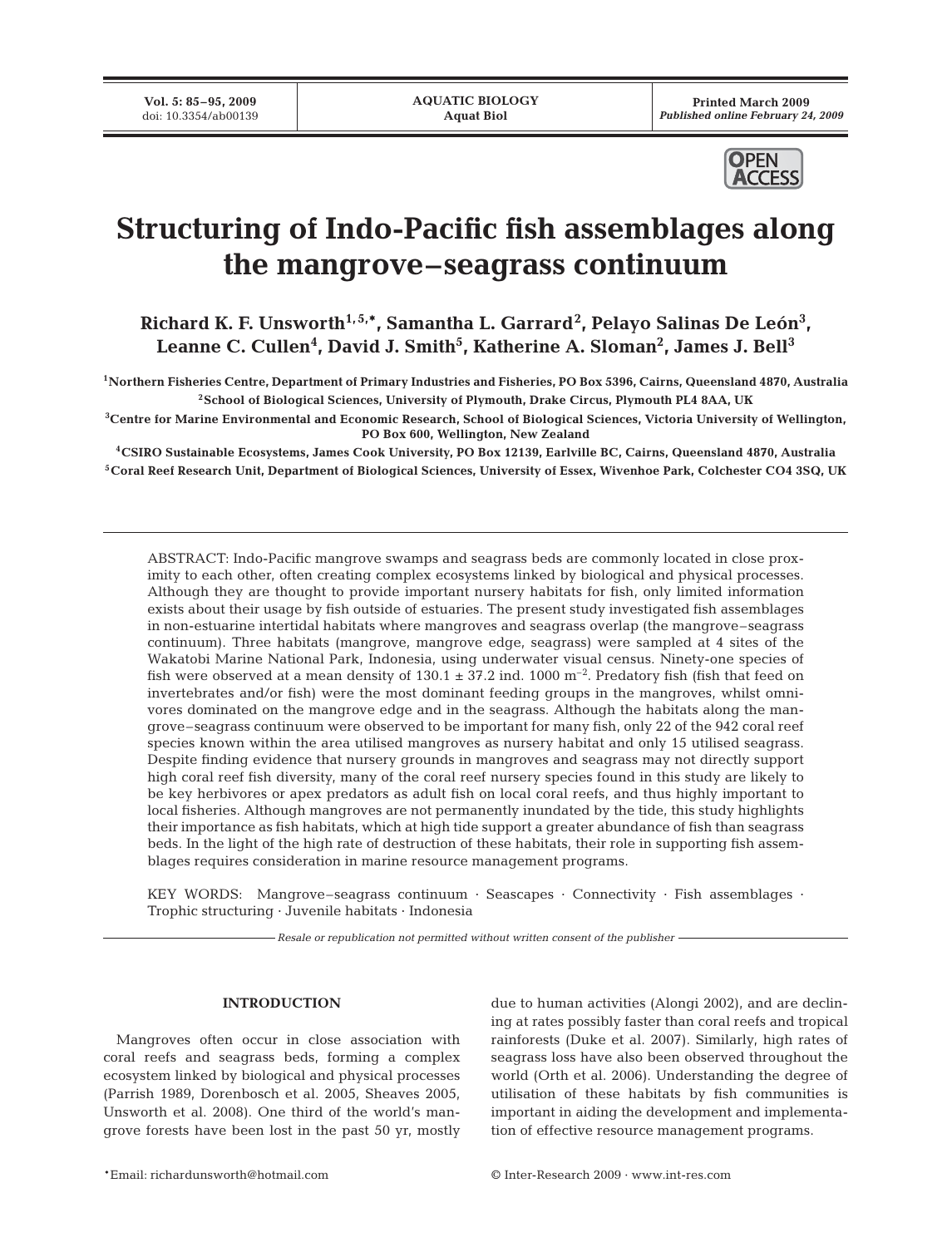The role of non-estuarine mangroves as a nursery ground for coral reef fish remains highly controversial (Nagelkerken 2007, Nagelkerken et al. 2008). Although, within regions such as tropical Australia, estuarine mangroves have commonly been found to harbour high densities of juvenile fish (Robertson & Duke 1987, Blaber et al. 1989, Blaber et al. 1995) and make a large contribution to coastal fisheries productivity, these are not always coral reef fish. Within the Indo-Pacific, mangroves have often been considered to play a very limited role as nursery habitats for coral reef fish (Parrish 1989, Williams 1991, Laroche et al. 1997, Nagelkerken et al. 2008, Unsworth et al. 2008). The management of coral reefs throughout the Indo-Pacific is of critical importance due to their continuing degradation (Wilkinson 2008). Knowledge of nursery habitats associated with these coral reefs is important in making informed management decisions.

Several reasons have been proposed for the use of mangroves and seagrass beds by fish as juvenile habitats, including: (1) their function as a refuge from predation (Parrish 1989, Robertson & Blaber 1992), (2) the abundance of feeding resources (Hemminga & Duarte 2000, Baldo & Drake 2002), (3) their ability to intercept planktonic fish larvae (Parrish 1989), (4) the reduced predator density (Parrish 1989), and (5) the turbidity decreasing the foraging efficiency of predators (Robertson & Blaber 1992). These roles have largely been investigated in studies of highly turbid estuarine mangroves with various ecological processes and in clearer water mangroves that do not have interactions with nutrient-rich freshwater flows.

Seagrass and mangrove habitats are best known for their 'nursery' function. However, many species of fish spend their whole lifecycle in these shallow water habitats (Sheaves 2005), whilst many adult fish routinely undertake tidal and diel migrations between these and adjacent habitats (Nagelkerken et al. 2000, Dorenbosch et al. 2004, Nagelkerken & van der Velde 2004, Unsworth et al. 2007a,b). In the Indo-Pacific, tidal ranges are often high and mangroves can commonly be alternately flooded or exposed during the tidal cycle (Sheaves 2005). Apart from some species from the family Gobiidae, which have specialised air-breathing capabilities (Park et al. 2006), fish that utilise mangroves during high tide must migrate to adjacent lower habitats when the tide is low (Vance et al. 1996). These migrations away from mangroves at low tide are likely to be towards neighbouring deeper habitats such as seagrass beds (Vance et al. 1996, Marguillier et al. 1997, Lugendo et al. 2006), suggesting that the biological connectivity between these 2 habitats is prominent.

As well as possibly supporting the productivity of coral reef fish communities, Indo-Pacific non-estuarine mangroves may also harbour high densities of additional fish species. Many species of fish are thought to be common to both seagrass and mangrove habitats (Baelde 1990, Yáñez-Arancibia et al. 1993, Unsworth et al 2008), whilst seagrass beds close to mangroves show greater fish diversity than seagrass beds alone (Nagelkerken et al. 2001, Lugendo et al. 2005, Unsworth et al. 2008). This enhanced diversity appears to show a dependence on a combination of mangroves and seagrass beds, showing that an interaction between the two habitats confers an advantage to fish, enhancing species richness (Unsworth et al. 2008).

The present study investigated fish assemblages of the mangrove–seagrass continuum; mangrove, edge of mangroves (the mangrove–seagrass interface), and seagrass. The aims of this investigation were to (1) determine the habitat usage of the seagrass–mangrove continuum by fish species, (2) examine how fish assemblages vary with respect to trophic structure, and (3) establish whether the seagrass–mangrove continuum operates as habitat for juvenile coral reef fish.

### **MATERIALS AND METHODS**

**Study Design.** The present study was conducted during July and August 2006 in the Kaledupan sub-region of the Wakatobi Marine National Park (WMNP), a group of islands off SE Sulawesi, Indonesia, known for their high diversity of marine life (Halford 2003). This coastal zone is characterized by high coverage of seagrass, mangroves and coral reefs. Seagrass beds consisted of mixed seagrasses dominated by *Thallassia hemprichii* and *Enhalus acoroides* (Unsworth et al. 2007c). Mean percentage seagrass coverage ranged from 48.8 to 79.5% (Unsworth et al. 2008). Mangrove forests were dominated by *Rhizophora* spp., although lower densities of *Avennicia* spp. and *Brugiera* spp. were found at both Darawa sites. Semi-diurnal tides in this area show an average tidal range of approximately 1.5 m (Unsworth et al 2007a), with intertidal mangrove forests exposed at low tide.

Four sites were chosen (Fig. 1); Darawa Village (05°55'54.2''S, 123°86'40.4''E), Darawa Mangroves (05° 54'80.6''S, 123° 87'12.1''E), Languira (05° 47' 57.9''S, 123° 71'91.0''E) and Sombano (05° 48'02.1''S, 123° 69'86.4''E). The 4 sites are all adjacent to small offshore islands and are exclusively marine, with no riverine influence. They border onto seagrass meadows and lie in close proximity to coral reefs. They are at a distance of least 100 m from the land and located well away from the immediate vicinity of a large population centre; consequently, they were not considered to be affected by anthropogenic factors.

The only freshwater input is from diffuse terrestrial run-off during the wet season. Environmental char-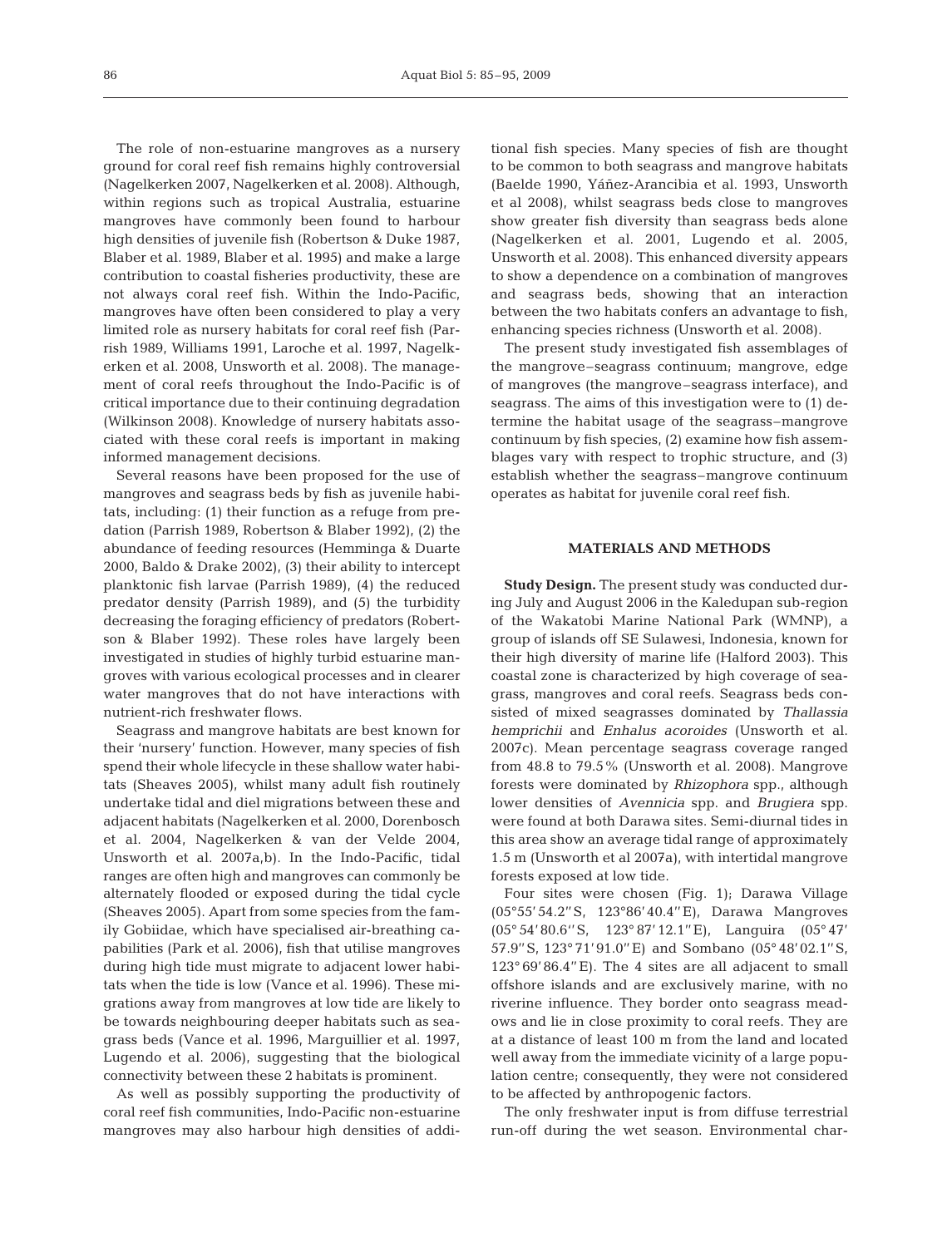

Fig. 1. Location of the 4 study sites within the Kaledupa sub-region of the Wakatobi Marine National Park, SE Sulawesi, Indonesia

acteristics of the individual sites are summarized in Table 1. The mangrove sites are located near reef environments and adjacent to seagrass habitats; seagrass habitats are within a deeper intertidal range and not as abundantly exposed as mangroves. Further descriptions of these sites can be found in Unsworth et al. (2008). To study the abundance and size distribution of different fish species along the mangrove–seagrass continuum, 3 habitats were distinguished: mangrove (inside the mangroves; at least 50 m into the mangrove and away from the outer edge, and not within large open mangrove channels), mangrove edge (the very outer seaward facing edge of the mangrove), and seagrass (50 m away from the mangrove outer seaward edge in continuous seagrass cover).

At each of the 4 sites, 6 repeat visual transects were conducted within each of the 3 habitats yielding a total of 72 transects. In order to conduct the visual transects, observers were trained at estimating fish lengths underwater by repeatedly estimating the lengths of objects of known length underwater (see English et al 1997). Habitats were sampled using an underwater visual census (UVC) method with snorkelling equipment and 50 m belt transects. Transects in the seagrass were laid 50 m into the seagrass parallel to the mangroves, and transects on the edge of the mangroves were laid 3 m from the edge and parallel to the mangroves. In these

Table 1. Environmental and location characteristics (mean  $\pm$  SE) of the 4 sites located in the Kaledupa sub-region of Wakatobi Marine National Park, Indonesia. All measurements were taken along the seaward edge of the mangrove

| <b>Site</b>      | Visibility<br>(m) | Temp<br>$(^{\circ}C)$ | Salinity<br>$(\%0)$ | Distance<br>to coral<br>reef (km) |
|------------------|-------------------|-----------------------|---------------------|-----------------------------------|
| Langeira Beach   | $5.3 \pm 0.2$     | $28.4 \pm 0.0$        | $34 \pm 2$          | 0.6                               |
| Sombano Beach    | $4.7 + 1.0$       | $30.4 \pm 0.0$        | $33 \pm 3$          | 0.9                               |
| Darawa Mangroves | $4.5 \pm 0.1$     | $28.3 \pm 0.0$        | $34 + 2$            | 0.9                               |
| Darawa Village   | $6.0 \pm 0.1$     | $28.3 + 0.0$          | $33 + 2$            | 1.2.                              |

2 habitats, fish were counted in an area 2.5 m either side of the transect tape, giving a total sampling area of  $250 \, \text{m}^2$ . Due to the shade and decreased visibility within the mangroves, fish were counted within 1 m either side of the transect, giving a total area of  $100 \text{ m}^2$ . In order to compare data between habitats and with other studies, all data is presented as ind.  $1000 \text{ m}^{-2}$ . Prior to laying transects, a number of preliminary site visits were conducted in order to determine suitable places to conduct transects, i.e. those places where an observer could move between mangrove trees and prop roots at high tide. Conducting these mangrove belt transects was extremely challenging due to the dense forest. For example, observers commonly pushed their way through tight branches in order to continue transects. Unfortunately, some transects could not be fully completed and were instead broken and restarted at the nearest possible location. Although not a commonly used methodology, mangrove UVC studies have previously been conducted in Rhizophora mangrove of both the Indo-Pacific and the Caribbean (Nagelkerken & van der Velde 2002, Dorenbosch et al. 2005, 2007, Aguilar-Perera and Appeldoorn 2007). Difficulties associated with the use of UVC within mangroves, such as observer bias and fish behaviour, are extensively discussed by Nagelkerken & van der Velde (2002). All transects were conducted during daylight between 07:00 h and 17:00 h at periods of high tide, when the mangroves and seagrass beds were fully flooded. On a couple of occasions, conditions between mangroves were too turbid and dark to conduct observations, particularly in locations where sand had a dark colour; therefore these transects were conducted at the next available occasion. As with any visual observation method in any vegetated environment, it is likely that small and cryptic species were underestimated (Edgar et al. 2004). Many mangroves in and around estuarine environments are commonly highly turbid, shallow, and inappropriate for UVC of fish assemblages. However, the present study was based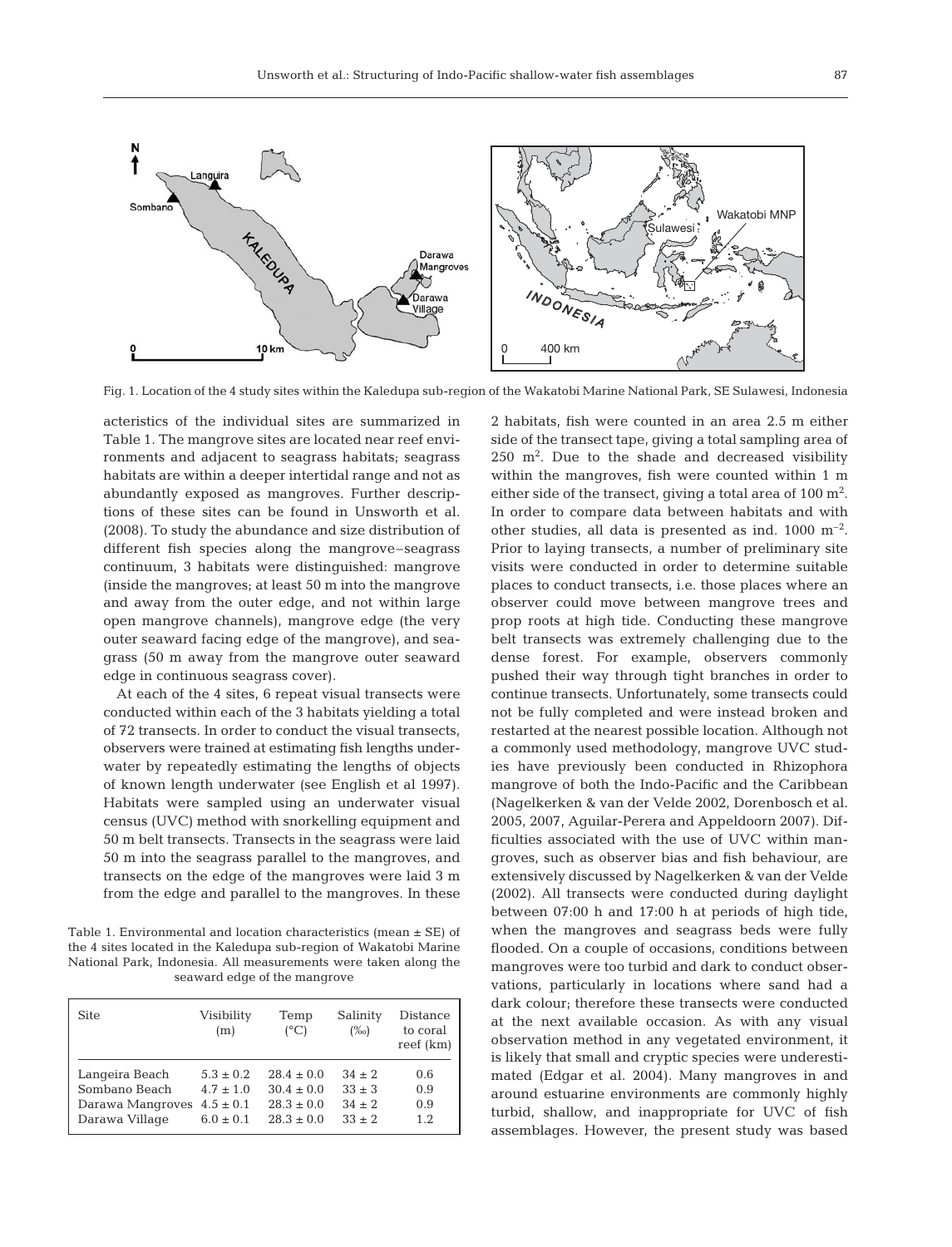within non-estuarine mangroves surrounding small offshore islands. At high tide, mangroves in the WMNP become inundated by clear oceanic waters that allow for high visibility and water depths commonly exceeding 1.5 m. Despite the clear water, the observation of fish species within shaded prop roots remained difficult and required a number of training sessions prior to observations being undertaken (Nagelkerken & van der Velde 2002).

**Data analysis.** All summary statistics are presented as means  $\pm$  SE, with the exception of size distribution across habitats, which was presented as median values ± interquartiles due to data following a Poisson distribution. Fish species were classified as juveniles when under 1/3 their maximum length unless their maximum length exceeded 90 cm, in which case they were classified as juveniles when under 30 cm (after Nagelkerken & van der Velde 2002). Maximum lengths were based on data in Fishbase (Froese & Pauly 2008; www.fishbase.org). Each fish species was assigned a feeding category (fish and invertebrate feeder, invertivore, herbivore, omnivore or planktivore) after Unsworth et al. (2007a). Multiple sources were used in order to ensure placement of species in the correct trophic feeding category (Hutomo & Peristiwady 1996, Khalaf & Kochzius 2002, Nakamura et al. 2003, Froese & Pauly 2008).

All univariate analyses were performed using MINITAB 15 software. Data was tested for model conformity to meet assumptions for analysis of variance (ANOVA) using Levene's test and, where necessary, the data was  $log(x+1)$  transformed to meet the requirements. Comparisons of overall fish abundance, species richness, abundance of each trophic category and juvenile and adult abundances between sites and habitats along the mangrove–seagrass continuum were analyzed using 2-way ANOVAs. Post-hoc Tukey's tests were conducted to determine individual inter-site differences. Multivariate analysis of community assemblage data was conducted using Primer v6 software (Plymouth Marine Laboratory). The Bray-Curtis similarity index was applied to square-root transformed data (to reduce the influence of abundant and rare species), resulting in a triangular similarity matrix. A non-metric multidimensional scaling (nMDS) ordination of similarity matrices was used to test for significant differences in species assemblages between habitats at each site. Confirmation of differences in assemblage structure was conducted using analyses of similarities (ANOSIM). A similarity percentage (SIMPER) analysis was used to determine which species were contributing to the differences observed by the ANOSIM (Clarke & Warwick 1994). It was not possible to use parametric tests to analyze size distribution between habitats, as data followed a Poisson distribution and did not conform to the assumptions of ANOVA. Comparisons of length–frequency distributions between habitats using two-sample Kolmogorov-Smirnov tests showed that distributions were significantly different between habitats. A Kruskall-Wallis test was used to perform the non-parametric equivalent of an ANOVA, looking at the difference in fish lengths between habitats along the mangrove–seagrass continuum. Further individual non-parametric Mann-Whitney *U*-tests were conducted to determine differences in length between each individual habitat.

#### **RESULTS**

#### **Fish assemblage composition**

A total of 91 species from 32 families were observed during the study period (Appendix 1, Table A1). The average fish abundance was  $130.1 \pm 37.2$  ind.  $1000 \text{ m}^{-2}$ and the average fish species richness was  $6.3 \pm 0.8$  species. Numerically, the most dominant families were: Atherinidae (55.5%), Apogonidae (19.2%), Siganidae (5.9%) and Labridae (3.4%). In terms of numbers of species per family, the most dominant were: Labridae (11 species, 12.1%), Pomacentridae (10 species, 11.0%), Apogonidae (6 species, 7.0%) and Nemipteridae (6 species, 7.0%).

Total fish abundance differed significantly along the seagrass–mangrove continuum (Table 2). Post-hoc Tukey's tests showed that fish abundance was significantly greater in the mangroves than on the mangrove edge or in the seagrass (Fig. 2a). No difference was

Table 2. Two-way GLM ANOVA results for adult, juvenile and total fish abundances in 3 habitat types (mangrove, mangrove edge and seagrass) across 4 sites in the Kaledupa subregion of the Wakatobi Marine National Park, Indonesia. Fish were sampled using underwater visual census. Seq SS: sequential sum of squares

|             |                |        | Juveniles |              |        | Adults |          | All Fish |      |          |  |
|-------------|----------------|--------|-----------|--------------|--------|--------|----------|----------|------|----------|--|
| Source      | df             | Seq SS | F         | <sub>n</sub> | Seq SS | F      | D        | Seq SS   | F    | D        |  |
| <b>Site</b> | 3              | 1.0    | 0.9       | > 0.1        | 1.6    | 2.0    | 0.119    | 1.2      | 2.5  | > 0.5    |  |
| Habitat     | $\overline{2}$ | 10.4   | 13.7      | < 0.0001     | 20.2   | 39.0   | < 0.0001 | 27.2     | 82.2 | < 0.0001 |  |
| Interaction | 6              | 0.5    | 0.2       | > 0.1        | 2.5    | 1.6    | 0.17     | 0.7      | 0.7  | > 0.1    |  |
| Error       | 60             | 22.8   |           |              | 15.6   |        |          | 9.9      |      |          |  |
| Total       | 71             | 34.8   |           |              | 39.9   |        |          | 39.1     |      |          |  |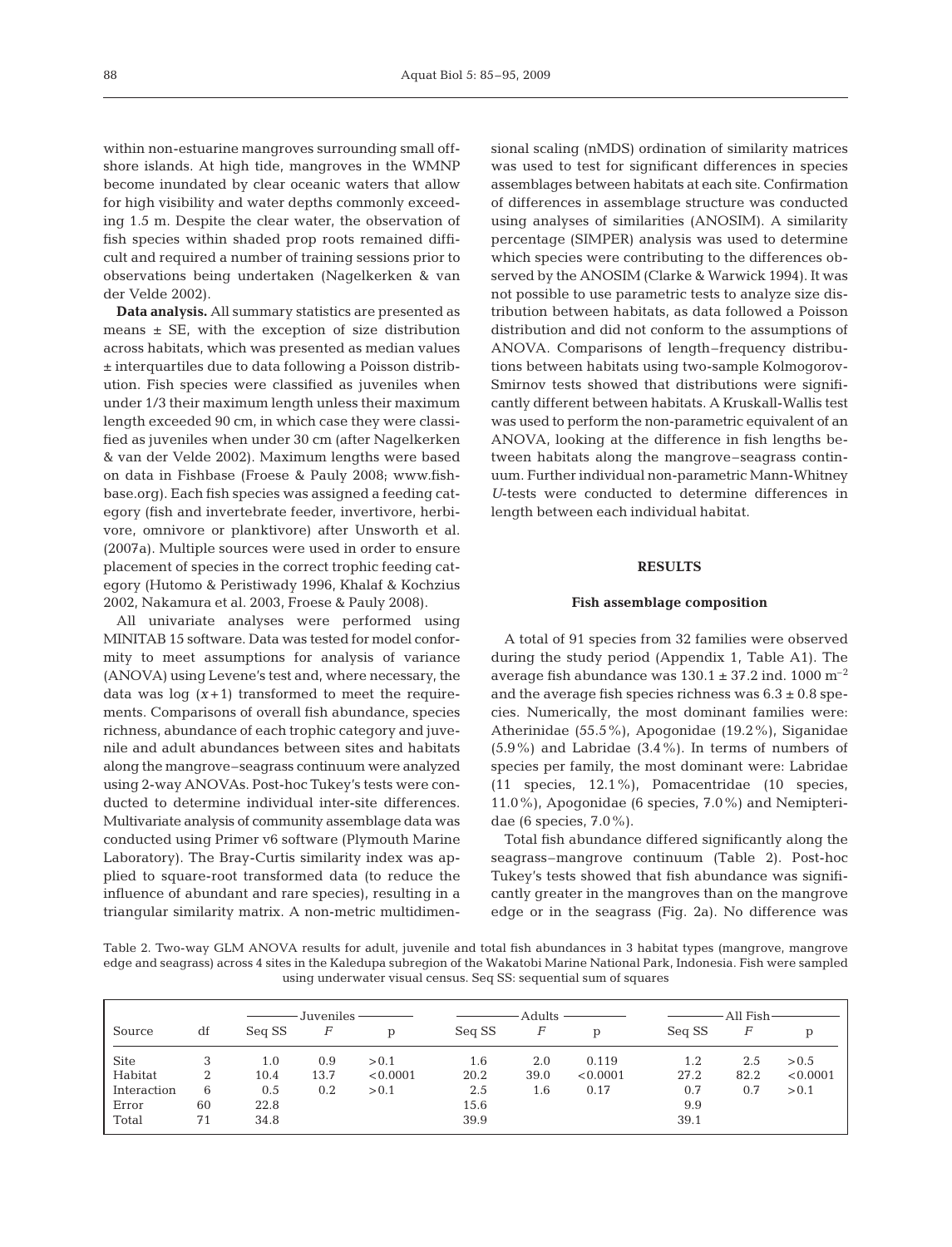

Fig. 2. (a) Abundance and (b) richness of fish assemblages (mean  $\pm$  SE) within the mangrove, mangrove edge and seagrass habitat sites sampled. Different letters indicate significant differences between habitats as determined by post-hoc Tukey comparisons  $(p < 0.01)$ 

found in fish abundances between study sites. Species richness showed significant variability between sites  $(F_{71} = 11.17, p < 0.001)$ , but not between habitats along the mangrove–seagrass continuum (Fig. 2b). Post-hoc Tukey comparisons showed that the Languira site showed significantly greater species richness than the other study sites  $(p < 0.01)$ . Richness did not vary between the other study sites.

Fish assemblages varied significantly (Global  $R =$ 0.619,  $p < 0.01$ ) throughout the mangrove–seagrass continuum (Fig. 3). No significant difference in assem-



Fig. 3. nMDS plot of fish assemblages in different habitats within 4 different sites of the Kaledupa sub-region of the Wakatobi Marine National Park. Fish assemblages were sampled using underwater visual census. V: Darawa Village, D: Darawa Mangroves, L: Languira; S: Sombano

blage composition was found between sites. *Atherinomorus lacunosus and Lutjanus ehrenbergii* were the most representative species of the mangrove habitat, *Scolopsis trilineatus* and *Choerodon anchorago* were most representative of the mangrove edge, and *Lethrinus harak* and *Siganus canaliculatus* were most representative of the seagrass habitat (Table 3).

#### **Trophic structuring**

There was a significant difference in the abundance of omnivores between sites  $(F_{3,71} = 9.19, p < 0.001)$ , but no difference was found in their abundance along the mangrove–seagrass continuum (Fig. 4). Fish and invertebrate feeders were found in significantly greater numbers in the mangroves than in the seagrass  $(F_{3,71} =$ 4.38,  $p = 0.017$ , although there was between-site variability within this trophic category. Invertivores did not show between-site variability and were consistently found in higher abundances in the mangroves than in the seagrass ( $F_{3,71} = 4.32$ ,  $p = 0.018$ ). The herbivore

Table 3. SIMPER analysis of individual habitat similarity to determine those fish groups, in terms of abundance, that comprise >4% similarity within all 3 habitats (mangrove, mangrove edge and seagrass). SIMPER was calculated using fish abundance data recorded using underwater visual census at 4 sites (Darawa, Darawa Village, Languira and Sombano) in the Wakatobi Marine National Park. % SC: percent similarity contribution

| Mangrove-               |      | Mangrove edge-          |      | Seagrass              |      |  |  |  |
|-------------------------|------|-------------------------|------|-----------------------|------|--|--|--|
| Fish species            | % SC | Fish species            | % SC | Fish species          | % SC |  |  |  |
| Atherinomorus lacunosus | 47.8 | Scolopsis trilineatus   | 22.2 | Lethrinus harak       | 30.0 |  |  |  |
| Lutjanus ehrenbergii    | 9.1  | Choerodon anchorago     | 17.7 | Siganus canaliculatus | 27.7 |  |  |  |
| Lethrinus harak         | 6.4  | Gerres oyena            | 10.8 | Gerres oyena          | 9.6  |  |  |  |
| Sphaeramia orbicularis  | 5.0  | Lethrinus harak         | 9.8  | Scolopsis trilineatus | 7.2  |  |  |  |
| Scolopsis ghanam        | 4.9  | Acanthurus grammoptilus | 7.1  | Siganus fuscescens    | 6.5  |  |  |  |
| Scolopsis trilineatus   | 4.8  | Siganus canaliculatus   | 6.9  | Halichoeres arqus     | 4.8  |  |  |  |
|                         |      | Dischistodus fasciatus  | 5.7  |                       |      |  |  |  |
|                         |      | Goby sp.                | 5.1  |                       |      |  |  |  |
|                         |      | Lutjanus ehrenbergii    | 4.2  |                       |      |  |  |  |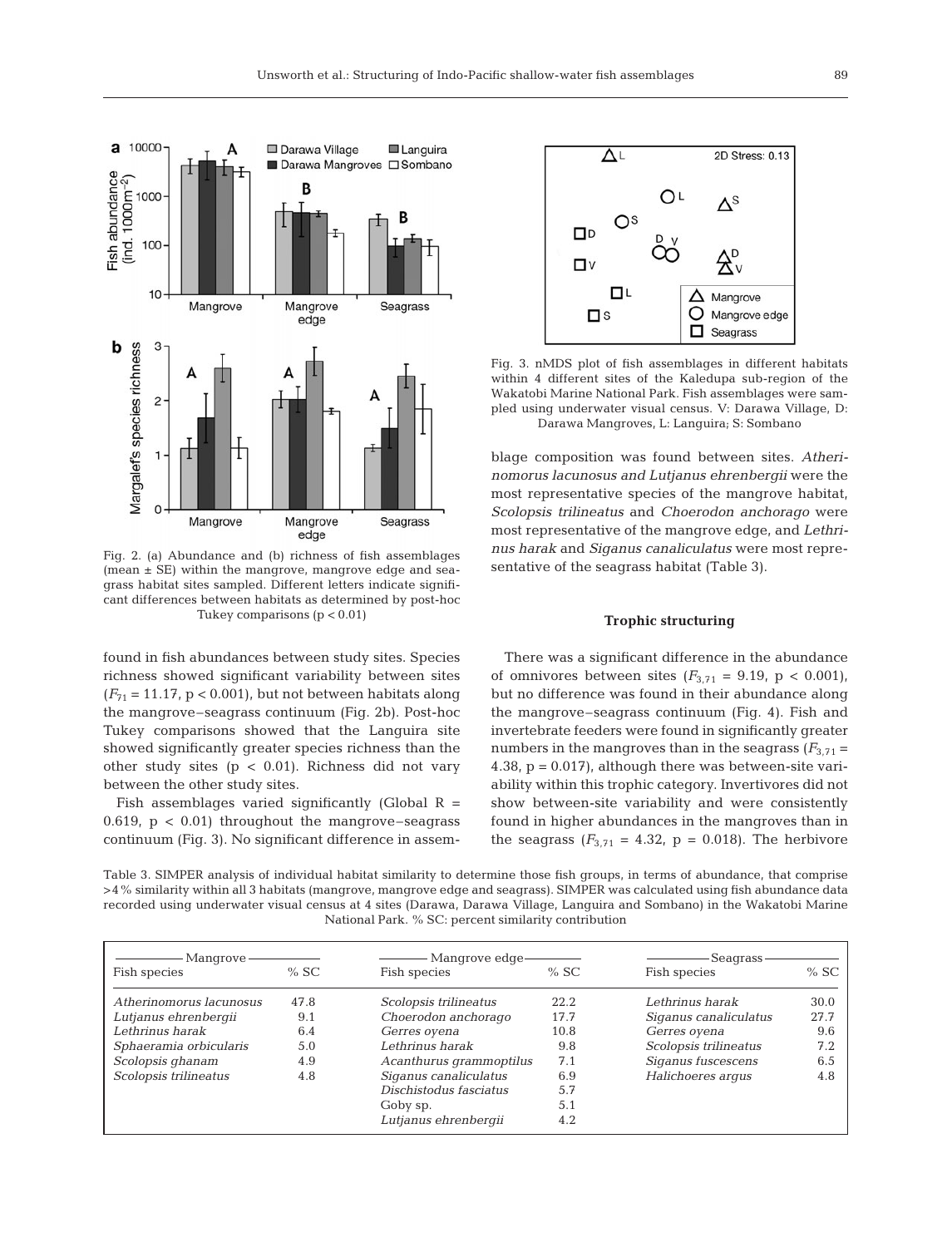

Fig. 4. Abundances of fish in different feeding categories in each of the 3 habitats: (mangrove, mangrove edge, seagrass) within the Kaledupa sub-region of the Wakatobi Marine National Park. Results are means ± SE for each habitat across the 4 study sites. Different letters indicate significant (p < 0.05) differences between habitats

feeding category contained the fewest individuals (Fig. 4). These herbivores were found in highest abundances along the mangrove edge, although variability was significant between sites as well as between habitats. *Atherinomorus lacunosus* and *Sphaeramia orbicularis* had to be removed from the analysis; due to their shoaling nature, their very high abundances skewed any comparative analysis. *A. lacunosus* were the only planktivorous fish which occurred at these sites throughout this study period. *S. orbicularis* are fish and invertebrate feeders. Both species were found almost exclusively within the inner mangrove habitat.



Fig. 5. Abundance of adults and juveniles (mean ± SE) in 3 habitats (mangrove, mangrove edge, seagrass) within the Kaledupa sub-region of the Wakatobi Marine National Park. Comparisons of juvenile and adult abundances were made using 2-way GLM ANOVA. Significant (p < 0.05) Tukeys pairwise differences between juvenile fish abundance in each

habitat are represented by letters; adults by numbers



Fig. 6. Median sizes of fish  $(\pm$  interquartile ranges) found in mangrove, mangrove edge and seagrass habitats within the Kaledupa sub-region of the Wakatobi Marine National Park. Fish sizes were surveyed using underwater visual census

#### **Juvenile and length distributions across habitats**

There were no significant differences in juvenile or adult abundances between study sites; however, the abundance of both juveniles and adults was significantly higher within mangroves than in the other 2 habitats (Fig. 5, Table 2). Fish size differed significantly overall between habitats ( $\chi^2$  = 1646.520, p < 0.001) (Mann-Whitney *U*-test); however, median fish length (Fig. 6) was greater in seagrass beds than in any of the mangrove habitats where little difference between habitats was observed.

Of the 91 species recorded within seagrass and mangrove habitats, 50 have previously been recorded on local coral reefs (Halford 2003). Mangrove habitats were found to contain juveniles of 39 species, at least 22 of which have previously been recorded as adult fish on local coral reefs (Halford 2003). Of the 26 species found as juveniles within seagrass habitat, 15 have previously been recorded on local coral reefs (Halford 2003).

#### **DISCUSSION**

The results of the present study show that non-estuarine mangroves and seagrass beds are important habitats for diverse fish assemblages within the Indo-Pacific and that they also have a nursery function. However, this function may be limited for coral reef species. Many of the abundant species (e.g. *Lethrinus harak*) were found to inhabit all 3 habitats (mangrove, mangrove edge, seagrass), indicating that individuals may move between them. An important finding of the present study was that distinct assemblages were present within all 3 habitats irrespective of site, indicating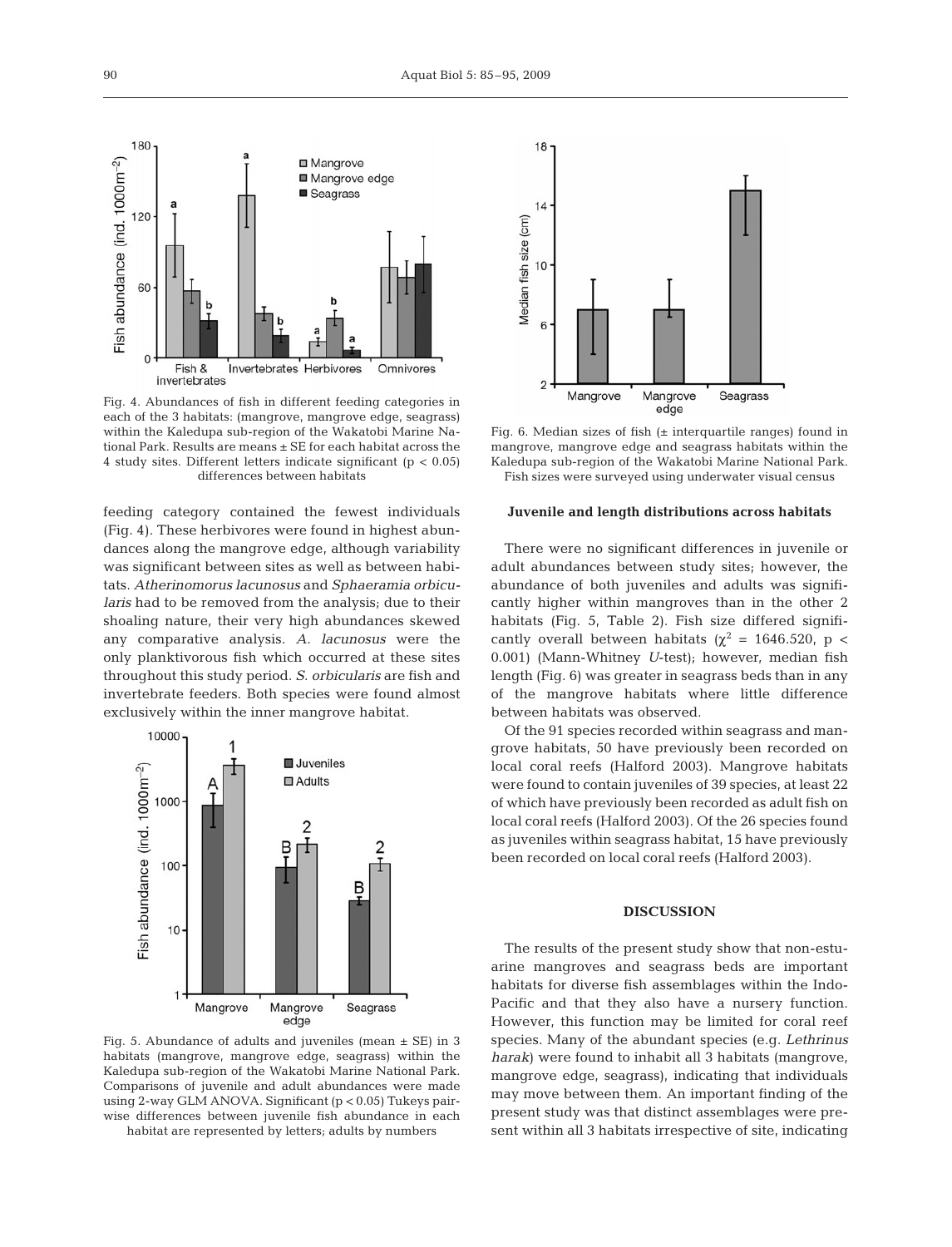that many species may inhabit specific zones within this mangrove–seagrass continuum.

The species assemblages within this non-estuarine mangrove–seagrass continuum consisted of many species found in comparable earlier studies in this region (Thollot 1992, Laroche et al. 1997, Dorenbosch et al. 2005). Mangrove habitats were numerically dominated by species of the family Atherinidae, which is consistent with the findings of studies throughout northern Australian estuarine mangroves (Robertson & Duke 1990, Laegdsgaard & Johnson 2001). The high density of *Atherinomorous lacunosus* likely indicates an abundant source of plankton within these mangrove forests. Other families of fish commonly found within mangroves in the present study (e.g. Lethrinidae, Lutjanidae, Gerridae) contain many species found in mangroves of other studies (Thollot 1992, Laroche et al. 1997).

Although there were many similarities with other studies, the fish assemblages found within mangroves in the present study were strikingly different from other Indo-Pacific mangrove studies due to a high density of the family Apogonidae. Abundant species of Apogonidae, such as *Sphaeramia orbicularis* and *Apogon ceramensis*, are predators of small fish and crustaceans. The specific reasons for these differences are not clear; however, the abundance of particular crustaceans or greater visibility may make hunting by species of Apogonidae within these non-estuarine mangroves more successful than in other estuarine mangroves that have been studied throughout this region (Quinn & Kojis 1985, Sasekumar et al. 1992, Thollot 1992).

Many studies have demonstrated that the presence of mangroves increases species density in adjacent seagrass beds (Nagelkerken et al. 2001, Lugendo et al. 2005, Jelbart et al. 2007, Unsworth et al. 2008), suggesting that the presence of mangroves confers some form of advantage to fish. Of the 91 species found within seagrass and mangroves in the present study, 50 have previously been recorded in reef habitats. It is likely that, in the present study, the flooded mangroves are only a temporary fish habitat, and refuge is sought in adjacent habitats such as seagrass and reef when the tide goes out. This illustrates that many species utilise both mangrove and seagrass habitats, and that some coral reef and seagrass fish will utilise the shelter and resources of a nearby mangrove habitat (Nagelkerken et al. 2008).

Fish that fed either wholly or partly on a diet of invertebrates contributed to the majority of species present in mangroves. This is consistent with earlier studies, which found little evidence for fish species utilising mangrove productivity directly. However, species of Mugilidae, which were frequently observed during the present study, can consume significant amounts of mangrove detritus (Sasekumar et al. 1992), and both Siganidae and Pomacentridae may utilise mangrove flora as food (Marguillier et al 1997). The diet of carnivorous fish varies throughout their life cycle, with an increase in prey size with increasing length (Baldo & Drake 2002), which is likely to reduce competition. Juveniles of large piscivorous fish such as Sphyraenidae and Carangidae were observed foraging around the mangrove/seagrass interface, probably looking for and chasing schools of fish such as hardyheads (R. K. F. Unsworth pers. obs.). Such predatory fish may be important in structuring fish assemblages within these mangroves. Species of Sphyraenidae and Carangidae are more likely to use physical structure to increase predation efficiency, rather than as protection (Verweij et al. 2006).

The distinct assemblages present within each habitat suggests that, although the shelter of these mangroves is likely to confer advantages for some species of fish, this is not true for all. Refuge from predation is likely to be of greater importance to smaller fish within these habitats. The median size of fish in the mangroves and on the mangrove edge was much smaller than in the seagrass. This is likely due to the habitat complexity (Nagelkerken & van der Velde 2002) and shade (Verweij et al. 2006) offered by the mangroves, which are likely to reduce predation pressure and influence smaller fish to preferentially utilise the mangrove habitat. Larger fish, which are less at risk from predation, may prefer to remain in the seagrass beds where food is abundant (Ogden & Zeimann 1977).

The abundance of juveniles observed during this study was low in comparison to the abundance of adults, which is in contrast to recent studies in other non-estuarine mangroves (Aguilar-Perera & Appeldoorn 2007). Lugendo et al. (2005) suggested that seagrass beds within the Indo-Pacific may function as corridors between mangroves and coral reefs for reef fish that undertake ontogenic migrations, from shallowwater habitats during the juvenile phase to the reef, once they mature. The present study found evidence that only a small number of the 942 species of fish observed on nearby coral reefs may utilise seagrass as such a corridor. Only 22 coral reef species utilised mangrove and only 15 utilised seagrass as nursery habitats. Although we found evidence that mangrove and seagrass may not directly support high coral reef fish diversity, it is important to realise that, of the juvenile fish that were recorded within the seagrass–mangrove continuum, some individual species are prominent apex predators and herbivores as adults on nearby coral reefs (e.g. *Caranx ignoblis* and *Naso vlamingii*) and are hence likely to be important in structuring reef communities (Mumby et al. 2007). Spawning in many fish families varies temporally (Victor 1986, Leis 1993). The present study, like many previous studies in the tropics, lacks year-round data and thus information on tempo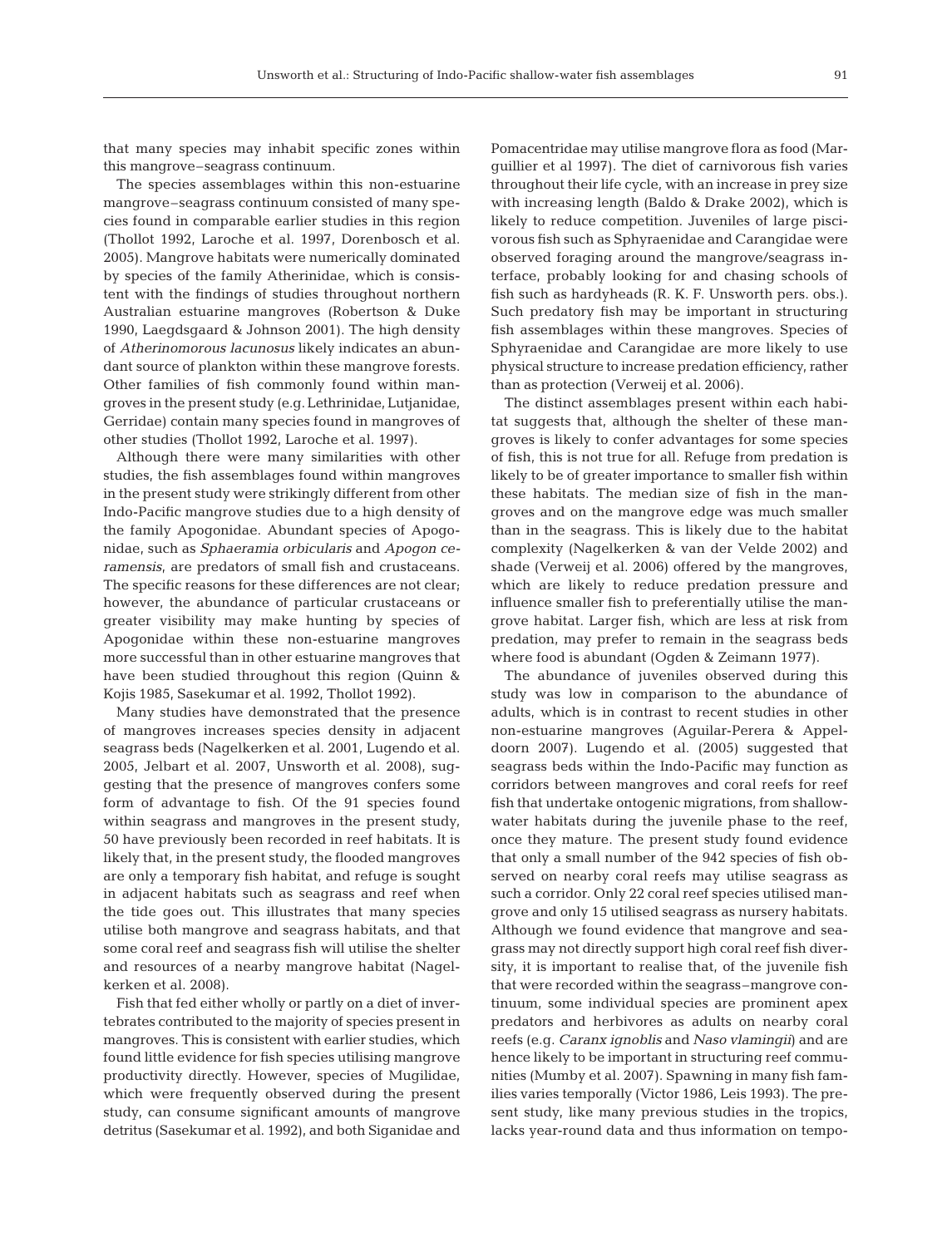ral variation, therefore this study cannot fully dismiss the importance of the mangrove–seagrass continuum as a 'nursery' area for reef fish, but indicates a need for more year-round analysis.

The species found to utilise seagrass and mangrove as nursery habitats in the present study, although not hugely diverse, may also be of high ecomomic importance. Many of these are critically important to local fisheries (e.g. Siganidae, Lethrinidae, Lutjanidae, *Caranx* spp., *Sphyraena* spp.) (May 2005, Cullen 2007); hence, these habitats require consideration within resource management programs.

In conclusion, seagrass beds and non-estuarine mangroves in the Indo-Pacific support species-rich fish assemblages. Carnivorous fish were the most dominant feeding group found at high tide in the mangroves, whilst omnivores dominated on the mangrove edge and in seagrass. The number of herbivores was very few species of fish feed on mangrove or seagrass material directly (Cebrian & Duarte 1998). Seagrass and mangrove were found to be important habitats for juveniles of some reef fish species. Juveniles of 22 coral reef species were found in mangrove and 15 in seagrass (Halford 2003). Although mangroves are not permanently inundated by tides in the Indo-Pacific, this study highlights their importance as fish habitats, supporting a greater abundance than seagrass beds during high tide. In the face of high rates of destruction and resource extraction, their role as an important fish habitat must be taken into consideration when developing effective resource management programs.

*Acknowledgements*. The authors thank all staff at Hoga Marine Research Centre that provided logistical support during data collection, in particular La Amat. This project benefited from funding from Caspian Services, Khazakstan (SG), Glasgow NHS (SG) and Operation Wallacea (RU).

#### LITERATURE CITED

- ► Aguilar-Perera A, Appeldoorn RS (2007) Variation in juvenile fish density along the mangrove–seagrass–coral reef continuum in SW Puerto Rico. Mar Ecol Prog Ser 348:139–148 Alongi DM (2002) Present state and future of the world's mangrove forests. Environ Conserv 29:331–349
- ▶ Baelde P (1990) Differences in the structures of fish assemblages in *Thalassia testudinum* beds in Guadeloupe, French West Indies, and their ecological significance. Mar Biol 105:163–173
- ► Baldo F, Drake P (2002) A multivariate approach to the feeding habits of small fish in the Guadalquivir Estuary. J Fish Biol 61(Suppl. A):21–32
- ► Blaber SJM, Brewer DT, Salini JP (1989) Species composition and biomasses of fishes in different habitats of a tropical northern Australian estuary: their occurrence in the adjoining seas and estuarine dependence. Estuar Coast Shelf Sci 29:509–531

Blaber SJM, Brewer DT, Salini JP (1995) Fish communities

and the nursery role of the shallow inshore waters of a tropical bay in the gulf of Carpentaria, Australia. Mar Freshw Res 40:177–193

- ► Cebrian J, Duarte CM (1998) Patterns in leaf herbivory on seagrasses. Aquat Bot 60:67–82
	- Clarke KR, Warwick RM (1994) Changes in marine communities: an approach to statistical analysis and interpretation. Natural Environmental Research Council, Plymouth Marine Laboratory, Plymouth
	- Cullen LC (2007) Marine resource dependence, resource use patterns and identification of economic performance criteria within a small island community: Kaledupa, Indonesia. PhD Thesis, University of Essex, Colchester
- ► Dorenbosch M, Verweij MC, Nagelkerken I, Jiddawi N, van der Velde G (2004) Homing and daytime tidal movements of juvenile snappers (*Lutjanidae*) between shallow-water nursery habitats in Zanzibar, western Indian Ocean. Environ Biol Fishes 70:203–209
- Dorenbosch M, Grol MGG, Christianen MJA, Nagelkerken I, ➤ van der Velde G (2005) Indo-Pacific seagrass beds and mangroves contribute to fish density and diversity on adjacent coral reefs. Mar Ecol Prog Ser 302:63–76
- consistently low, although it is well documented that Dorenbosch M, Verberk W, Nagelkerken I, van der Veldel G ➤ (2007) Influence of habitat configuration on connectivity between fish assemblages of Caribbean seagrass beds, mangroves and coral reefs. Mar Ecol Prog Ser 334: 103–116
	- ► Duke NC, Meynecke JO, Dittmann S, Ellison AM and others (2007) A world without mangroves? Science 317:41–42
	- ► Edgar GJ, Barrett NS, Morton AJ (2004) Biases associated with the use of underwater visual census techniques to quantify the density and size-structure of fish populations. J Exp Mar Biol Ecol 308:269–290
		- English S, Wilkinson C, Baker V (1997) Survey manual for tropical marine resources. Australian Institute of Marine Science, Townsville
		- Froese F, Pauly D (2008) Fishbase. Accessed 28th May 2008. www.fishbase.org
		- Halford A (2003) Fish diversity and distribution (Chapt 3). In: Pet-Soede L, Erdmann MV (eds) Rapid ecological assessment Wakatobi National Park. Directorate General of Forest Protection and Nature Conservation, Ministry of Forestry, Jakarta, WWF Indonesia Marine Program, Denpasar, Bali and The Nature Conservancy, Southeast Asia Center for Marine Protected Areas, Bali
		- Hemminga MA, Duarte CM (2000) Seagrass ecology. Cambridge University Press, Cambridge
		- Hutomo M, Peristiwady T (1996) Diversity, abundance and diet of fish in the seagrass beds of Lombok Island, Indonesia. In: Kuo J, Phillips RC, Walker DI, Kirkman H (eds) Seagrass biology: proceedings of an international workshop. Faculty of Science, University of Western Australia, Rottnest Island, p 205–212
	- ▶ Jelbart JE, Ross PM, Connolly RM (2007) Fish assemblages in seagrass beds are influenced by the proximity of mangrove forests. Mar Biol 150:993–1002
	- ► Khalaf M, Kochzius M (2002) Changes in trophic community structure of shore fishes at an industrial site in the Gulf of Aquaba, Red Sea. Mar Ecol Prog Ser 239:287–299
	- ► Laegdsgaard P, Johnson C (2001) Why do juvenile fish utilise mangrove habitats? J Exp Mar Biol Ecol 257:229–253
	- ► Laroche J, Baran E, Rasoanandrasana NB (1997) Temporal patterns in a fish assemblage of a semiarid mangrove zone in Madagascar. J Fish Biol 51:3–20
		- Leis JM (1993) Larval fish assemblages near Indo-Pacific coral reefs. Bull Mar Sci 54:206–227
	- ▶ Lugendo BR, Pronker A, Cornelissen I, de Groene A and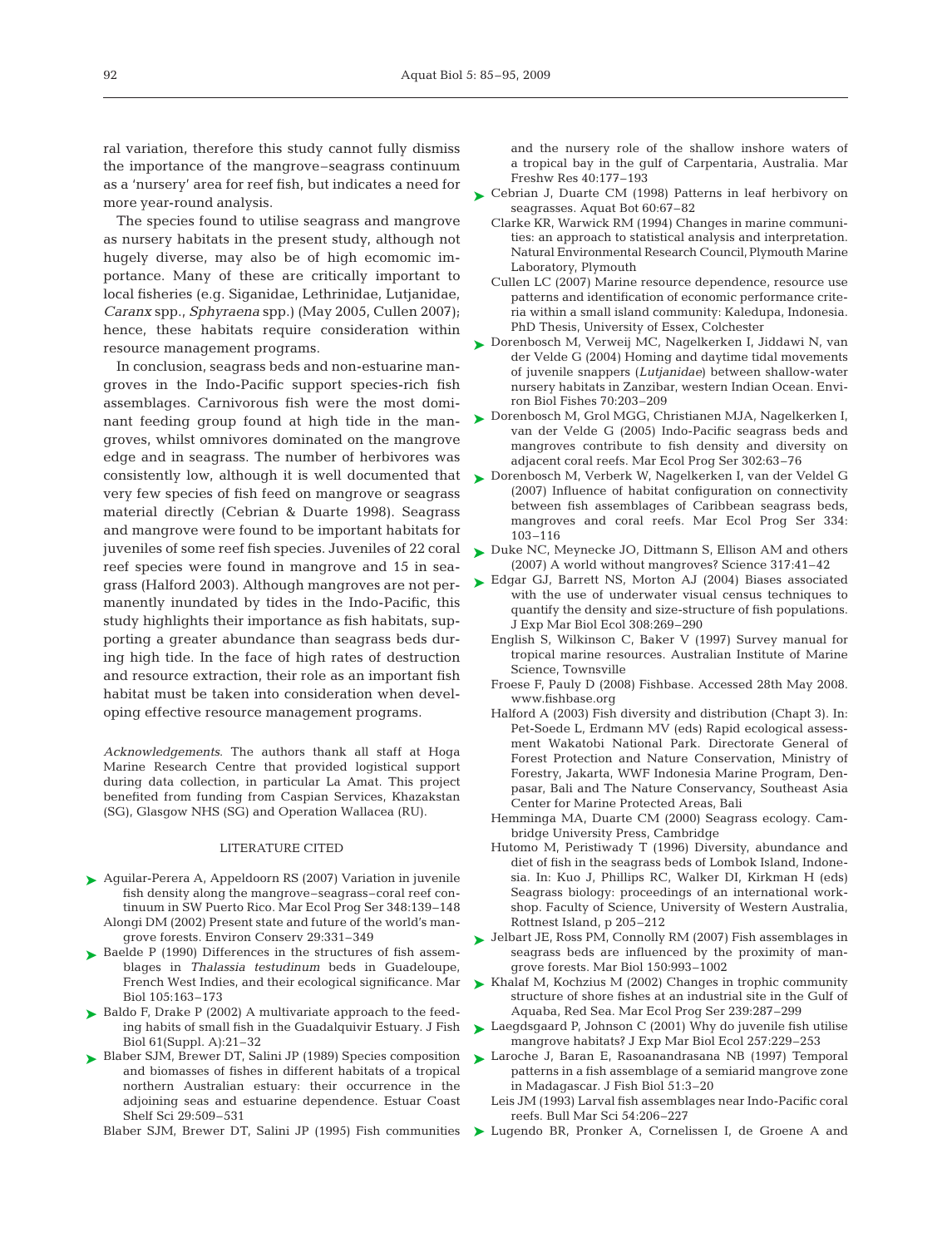others (2005) Habitat utilization by juveniles of commercially important fish species in a marine embayment in Zanzibar, Tanzania. Aquat Living Resour 18:149–158

- Lugendo BR, Nagelkerken I, van der Velde G (2006) The ➤ importance of mangroves, mud and sand flats, and seagrass beds as feeding areas for juvenile fishes in Chwaka Bay, Zanzibar: gut content and stable isotope analyses. J Fish Biol 69:1639–1661
- ► Marguillier S, van der Velde G, Dehairs F, Hemminga MA, Rajagopal S (1997) Trophic relationships in an interlinked mangrove-seagrass ecosystem as traced by  $\delta^{13}C$  and  $\delta^{15}N$ . Mar Ecol Prog Ser 151:115–121
	- May D (2005) Folk taxonomy of reef fish and the value of participatory monitoring in Wakatobi National Park, southeast Sulawesi, Indonesia. SPC Trad Mar Res Manage Know Info Bull 18:18–35
- ► Mumby PJ, Hastings A, Edwards HJ (2007) Thresholds and the resilience of Caribbean coral reefs. Nature 450:98–101 Nagelkerken I (2007) Are non-estuarine mangroves connected to coral reefs through fish migration? Bull Mar Sci 80:595–607
- Nagelkerken I, van der Velde G (2002) Do non-estuarine ➤ mangroves harbour higher densities of juvenile fish than adjacent shallow water and coral reef habitats in Curaçao (Netherlands Antilles)? Mar Ecol Prog Ser 245:191–204
- ► Nagelkerken I, van der Velde G (2004) Relative importance of interlinked mangroves and seagrass beds as feeding habitats for juvenile reef fish on a Caribbean island. Mar Ecol Prog Ser 274:153–159
- Nagelkerken I, Dorenbosch M, Verberk WCEP, Cocheret de ➤ la Moriniére E, van der Velde G (2000) Day–night shifts of fishes between shallow-water biotopes of a Caribbean bay, with emphasis on the nocturnal feeding of Haemulidae and Lutjanidae. Mar Ecol Prog Ser 194:55–64
- ► Nagelkerken I, Kleijnen S, Klop T, van den Brand RACJ, Cocheret de la Morinière E, van der Velde G (2001) Dependance of Caribbean reef fishes on mangrove forests and seagrass beds as nursery habitats: a comparison of fish faunas between bays with and without mangrove forests/seagrass beds. Mar Ecol Prog Ser 214:225–235
- ► Nagelkerken I, Blaber SJM, Bouillon S, Green P and others (2008) The habitat function of mangroves for terrestrial and marine fauna: A review. Aquat Bot 89:155–185
- ▶ Nakamura Y, Horinouchi M, Nakai T, Sano M (2003) Food habits of fishes in seagrass bed on a fringing coral reef at Iriomote Island, southern Japan. Ichthyol Res 50:15–22
	- Ogden JC, Zeimann JC (1977) Ecological aspects of coral reef–seagrass bed contacts in the Caribbean. Proc 3rd Int  $\quad \blacktriangleright$  Victor BC (1986) Larval settlement and juvenile mortality in a Coral Reef Symp 1:377–382
- ► Orth RJ, Carruthers TJB, Dennison WC, Duarte CM and others (2006) A global crisis for seagrass ecosystems. Bioscience 56:987–996
- ▶ Park JY, Kim IS, Lee YJ (2006) A study on the vascularization and structure of the epidermis of the air-breathing mudskipper, *Periophthalmus magnuspinnatus* (Gobiidae, Teleostei), along different parts of the body. J Appl Ichthyology 22:62–67
- ▶ Parrish JD (1989) Fish communities of interacting shallowwater habitats in tropical oceanic regions. Mar Ecol Prog Ser 58:143–160

Quinn NJ, Kojis BL (1985) Does the presence of coral reef in

proximity to a tropical estuary affect estuarine fish assemblage? Proc 5th Coral Reef Congress, Tahiti 5:445–450

- Robertson AI, Blaber SJM (1992) Plankton, epibenthos and fish communities. In: Robertson AI, Alongi DM (eds) Tropical mangrove ecosystems. American Geophysical Union, Washington, DC, p 173–224
- ► Robertson AI, Duke NC (1987) Mangroves as nursery sites comparisons of the abundance and species composition of fish and crustaceans in mangroves and other nearshore habitats in tropical Australia. Mar Biol 96:193–205
- ► Robertson AI, Duke NC (1990) Mangrove fish-communities in tropical Queensland, Australia: spatial and temporal patterns in densities, biomass and community structure. Mar Biol 104:369–379
- Sasekumar A, Chong VC, Leh MU, D'Cruz RD (1992) Mangroves as a habitat for fish and prawns. Hydrobiologia 247:195–207 ➤
- ► Sheaves M (2005) Nature and consequences of biological connectivity in mangrove systems. Mar Ecol Prog Ser 302: 293–305
	- Thollot P (1992) Importance of mangroves for Pacific reef fish species, myth or reality? Proc 7th Inter Coral Reef Symp, Guam 2:934–941
- Unsworth RKF, Wylie E, Smith DJ, Bell JJ (2007a) Diel trophic ➤ structuring of seagrass bed fish assemblages in the Wakatobi Marine National Park, Indonesia. Estuar Coast Shelf Sci 72:81–88
- Unsworth RKF, Bell JJ, Smith DJ (2007b) Tidal fish connectiv-➤ ity of reef and seagrass habitats in the Indo-Pacific. J Mar Biol Assoc UK 87:1287–1296
- Unsworth RKF, Taylor JD, Powell A, Bell JJ, Smith DJ (2007c) ➤ The contribution of parrotfish (scarid) herbivory to ecosystem dynamics in the Indo-Pacific. Estuar Coast Shelf Sci 74:53–62
- ► Unsworth RKF, Salinas De Leon P, Garrard S, Jompa J, Smith DJ, Bell JJ (2008) High connectivity of Indo-Pacific seagrass fish assemblages with mangrove and coral reef habitats. Mar Ecol Prog Ser 353:213–224
- ► Vance DJ, Haywood MDE, Heales DS, Kenyon RA, Loneragan NR (1996) How far do prawns and fish move into mangroves? Distribution of juvenile banana prawns *Penaeus merguiensis* and fish in a tropical mangrove forest in northern Australia. Mar Ecol Prog Ser 131:115–124
- Verweij MC, Nagelkerken I, de Graaff D, Peeters M, Bakker ➤ EJ, van der Velde G (2006) Structure, food and shade attract juvenile coral reef fish to mangrove and seagrass habitats: a field experiment. Mar Ecol Prog Ser 306:257–268
	- recruitment-limited coral reef fish population. Ecol Monogr 56:145–160
	- Wilkinson CR (2008) Status of the Coral Reefs of the World: 2008. Global Coral Reef Monitoring Network and Reef and Rainforest Research Center, Townsville
	- Williams DM (1991) Patterns and processes in the distribution of coral reef fishes. In: Sale P (ed) The ecology of fishes on coral reefs. Academic Press, New York, p 437–474
	- Yáñez-Arancibia A, Lara-Domínguez AL, Day JW Jr (1993) Interactions between mangrove and seagrass habitats mediated by estuarine nekton assemblages: coupling of primary and secondary production. Hydrobiologia 264: 1–12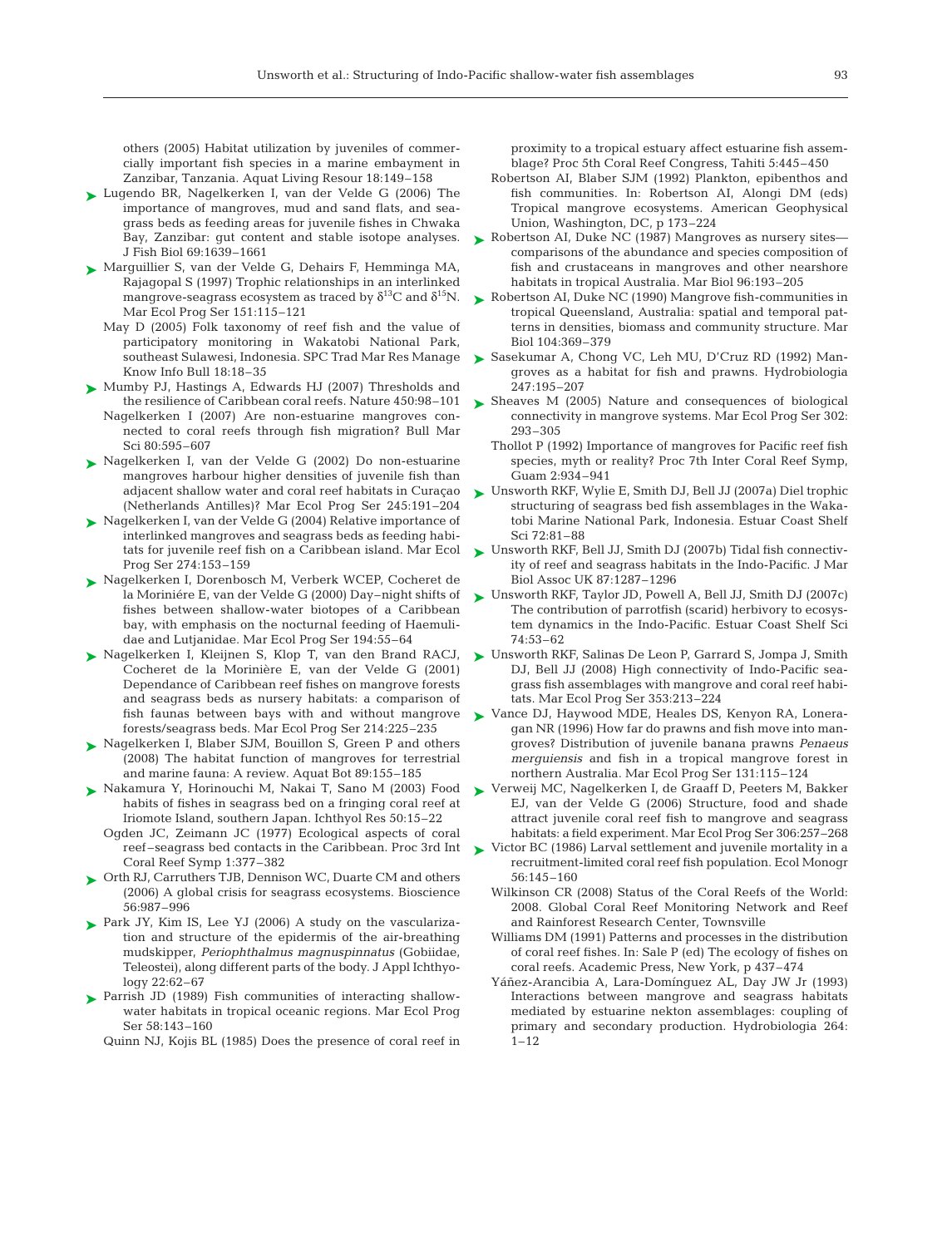Appendix 1. Table A1. Abundances of juveniles and adults (mean ± SE) of the fish species observed per 1000 m<sup>2</sup> in each of the three habitats (mangrove, mangrove edge and seagrass) in the Kaledupa sub-region of the Wakatobi Marine National Park, SE Sulawesi, Indonesia. Fish were sampled in each of the habitats using underwater visual census at high tide. Adults and juveniles of all species were categorised by their usage of mangrove and seagrass habitats. h: herbivore; i: exclusive invertebrate feeder; f: fish-and-invertebrate feeder; o: omnivore; p: planktivore

| Taxon                                                         |   |               |                  | Juveniles                       |                  |                  | - Adults                        |                  |
|---------------------------------------------------------------|---|---------------|------------------|---------------------------------|------------------|------------------|---------------------------------|------------------|
|                                                               |   | Reef Trophic  | Man-             | Mangrove                        | Seagrass         | Man-             | Mangrove                        | Seagrass         |
|                                                               |   | species group | grove            | edge                            |                  | grove            | edge                            |                  |
| Seagrass adult and juvenile                                   |   |               |                  |                                 |                  |                  |                                 |                  |
| Naso vlamingii (Valenciennes, 1835)                           | Y | h             | $\mathbf{0}$     | $3 + 2.83$                      | $1.5 \pm 0.83$   | $\boldsymbol{0}$ | $0.33 \pm 0.33$                 | $\boldsymbol{0}$ |
| Dischistodus chrysopoecilus (Schlegel & Müller, 1839)         |   | h             | $\mathbf{0}$     | $\mathbf{0}$                    | $1.5 \pm 0.93$   | $\boldsymbol{0}$ | $\boldsymbol{0}$                | $1.83 \pm 1.18$  |
| Cheilio inermis (Forsskål, 1775)                              | Υ | f             | $\boldsymbol{0}$ | $0.17 \pm 0.17$                 | $0.33 \pm 0.23$  | $\boldsymbol{0}$ | $0.17 \pm 0.17$                 | $0.17 \pm 0.17$  |
| Gerres acinaces (Bleeker, 1854)                               |   | $\rm i$       | $\boldsymbol{0}$ | $0.17 \pm 0.17$                 | $0.33 \pm 0.33$  | $\mathbf{0}$     | $0.67 \pm 0.67$                 | $\boldsymbol{0}$ |
| Rhinecanthus aculeatus (Linnaeus, 1758)                       | Υ | f             | $\boldsymbol{0}$ | $\boldsymbol{0}$                | $0.33 \pm 0.33$  | $\mathbf{0}$     | $\boldsymbol{0}$                | $\overline{0}$   |
| Cheilodipterus quinquelineatus (Cuvier, 1828)                 | Y | f             | $\boldsymbol{0}$ | $\boldsymbol{0}$                | $0.17 \pm 0.17$  | $\mathbf{0}$     | $\boldsymbol{0}$                | $0.67 \pm 0.46$  |
| Diodon liturosus (Shaw, 1804)                                 | Y | $\mathbf{i}$  | $\mathbf{0}$     | $\mathbf{0}$                    | $0.17 \pm 0.17$  | $\boldsymbol{0}$ | $\boldsymbol{0}$                | $\mathbf{0}$     |
| Lethrinus obsoletus (Forsskål, 1775)                          |   | $\mathbf{o}$  | $\mathbf{0}$     | $\boldsymbol{0}$                | $0.17 \pm 0.17$  | $\boldsymbol{0}$ | $\overline{0}$                  | $\mathbf{0}$     |
| Seagrass adult only                                           |   |               |                  |                                 |                  |                  |                                 |                  |
| Apogon hoevenii (Bleeker, 1854)                               | Υ | $\mathbf{i}$  | $\mathbf{0}$     | $\boldsymbol{0}$                | $\boldsymbol{0}$ | $\overline{0}$   | $0.5 \pm 0.5$                   | $1 \pm 1$        |
| Dischistodus perspicillatus (Cuvier, 1830)                    | Υ | h             | $\mathbf{0}$     | $\boldsymbol{0}$                | $\mathbf{0}$     | $\mathbf{0}$     | $0.17 \pm 0.17$                 | $0.67 \pm 0.67$  |
| Parapercis millipunctata (Günther, 1860)                      |   | $\mathbf{o}$  | $\mathbf{0}$     | $\boldsymbol{0}$                | $\mathbf{0}$     | $\boldsymbol{0}$ | $\boldsymbol{0}$                | $0.5 \pm 0.5$    |
| Amblygobious phalaena (Valenciennes, 1837)                    |   | $\mathbf{o}$  | $\boldsymbol{0}$ | $\boldsymbol{0}$                | $\mathbf{0}$     | $\boldsymbol{0}$ | $\boldsymbol{0}$                | $0.33 \pm 0.23$  |
| Arothron manilensis (de Procé, 1822)                          |   | $\mathbf i$   | $\mathbf{0}$     | $\mathbf{0}$                    | $\boldsymbol{0}$ | $\mathbf{0}$     | $\boldsymbol{0}$                | $0.33 \pm 0.23$  |
| Corythoichthys haematopterus (Bleeker, 1851)                  |   | i             | $\mathbf{0}$     | $\mathbf{0}$                    | $\mathbf{0}$     | $\mathbf{0}$     | $\overline{0}$                  | $0.33 \pm 0.33$  |
| Leptoscarus vaigiensis (Quoy & Gaimard, 1824)                 | Υ | h             | $\boldsymbol{0}$ | $\boldsymbol{0}$                | $\mathbf{0}$     | $\boldsymbol{0}$ | $\boldsymbol{0}$                | $0.33 \pm 0.33$  |
| Balistapus undulatus (Park, 1797)                             | Y | f             | $\mathbf{0}$     | $\mathbf{0}$                    | $\mathbf{0}$     | $\mathbf{0}$     | $\overline{0}$                  | $0.17 \pm 0.17$  |
| Chrysiptera parasema (Fowler, 1918)                           | Y | $\mathbf i$   | $\mathbf{0}$     | $\mathbf{0}$                    | $\mathbf{0}$     | $\mathbf{0}$     | $\overline{0}$                  | $0.17 \pm 0.17$  |
| Dascyllus aruanus (Linnaeus, 1758)                            | Υ | $\mathbf 0$   | $\mathbf{0}$     | $\mathbf{0}$                    | $\mathbf{0}$     | $\overline{0}$   | $\overline{0}$                  | $0.17 \pm 0.17$  |
| Halichoeres margaritaceus (Valenciennes, 1839)                | Υ | f             | $\mathbf{0}$     | $\boldsymbol{0}$                | $\boldsymbol{0}$ | $\boldsymbol{0}$ | $\boldsymbol{0}$                | $0.17 \pm 0.17$  |
| Pardachirus pavoninus (Lacepède, 1802)                        |   | $\mathbf i$   | $\mathbf{0}$     | $\boldsymbol{0}$                | $\mathbf{0}$     | $\mathbf{0}$     | $\mathbf{0}$                    | $0.17 \pm 0.17$  |
| Pomacentrus lepidogenys (Fowler & Bean, 1928)                 | Υ | $\mathbf{i}$  | $\mathbf{0}$     | $\mathbf{0}$                    | $\mathbf{0}$     | $\mathbf{0}$     | $\overline{0}$                  | $0.17 \pm 0.17$  |
| Pseudomonacanthus macrurus (Bleeker, 1857)                    | Υ | $\mathbf 0$   | $\mathbf{0}$     | $\boldsymbol{0}$                | $\boldsymbol{0}$ | $\boldsymbol{0}$ | $\mathbf{0}$                    | $0.17 \pm 0.17$  |
| Syngnathoides biaculeatus (Bloch, 1785)                       | Y | $\mathbf{i}$  | $\mathbf{0}$     | $\mathbf{0}$                    | $\mathbf{0}$     | $\overline{0}$   | $0.67 \pm 0.39$                 | $0.17 \pm 0.17$  |
| Mangrove juvenile only                                        |   |               |                  |                                 |                  |                  |                                 |                  |
| Labridae sp.2                                                 |   | f             | $\boldsymbol{0}$ | $1.67 \pm 1.67$                 | $\boldsymbol{0}$ | $\boldsymbol{0}$ | $\boldsymbol{0}$                | 0                |
| Labridae sp.3                                                 |   | f             | $\boldsymbol{0}$ | $0.67 \pm 0.67$                 | $\boldsymbol{0}$ | $\boldsymbol{0}$ | $\boldsymbol{0}$                | $\boldsymbol{0}$ |
| Siganus punctatus (Schneider & Forster, 1801)                 | Υ | h             | $\boldsymbol{0}$ | $0.67 \pm 0.67$                 | $\boldsymbol{0}$ | $\overline{0}$   | $\overline{0}$                  | $\boldsymbol{0}$ |
| Carangoides oblongus (Cuvier, 1833)                           |   | f             | $\mathbf{0}$     | $0.33 \pm 0.33$                 | $\boldsymbol{0}$ | $\boldsymbol{0}$ | $\boldsymbol{0}$                | $\boldsymbol{0}$ |
| Scolopsis bilineatus (Bloch, 1793)                            | Y | f             | $\mathbf{0}$     | $0.17 \pm 0.17$                 | $\boldsymbol{0}$ | $\overline{0}$   | $\overline{0}$                  | $\overline{0}$   |
| Mangrove adult and juvenile                                   |   |               |                  |                                 |                  |                  |                                 |                  |
| Atherinomorus lacunosus (Forster, 1801)                       |   | p             | $556 \pm 481$    | $33.3 \pm 33.3$                 | $\mathbf{0}$     | $2261 \pm 973$   | $83.3 \pm 52.1$                 | $\boldsymbol{0}$ |
| Hyporhamphus dussumieri (Valenciennes, 1847)                  |   | f             | $108 \pm 63.9$   | $\boldsymbol{0}$                | $\boldsymbol{0}$ | $12.2 \pm 9.61$  | $\mathbf{0}$                    | $\boldsymbol{0}$ |
| Neomyxus leuciscus (Günther, 1872)                            |   | $\mathbf{o}$  | $70.6 \pm 48.2$  | $\mathbf{0}$                    | $\boldsymbol{0}$ |                  | $70.6 \pm 28.2$ $5.17 \pm 5.17$ | $\boldsymbol{0}$ |
| Apogon ceramensis (Bleeker, 1852)                             |   | $\mathbf{i}$  | $33.3 \pm 28.9$  | $\mathbf{0}$                    | $\boldsymbol{0}$ |                  | $83.3 \pm 52.5$ $1.67 \pm 1.67$ | $\boldsymbol{0}$ |
| Siganus guttatus (Bloch, 1787)                                | Υ | $\mathbf 0$   |                  | $10.6 \pm 4.97$ $2.17 \pm 1.32$ | $\mathbf{0}$     | $2.22 \pm 1.92$  | $1.5 \pm 1.17$                  | $\boldsymbol{0}$ |
| Scolopsis temporalis                                          | Y | i             | $2.22 \pm 1.49$  | $\overline{0}$                  | $\Omega$         |                  | $6.67 \pm 4.2$ $0.33 \pm 0.33$  | $\mathbf{0}$     |
| Lutjanus ehrenbergii                                          | Υ | f             |                  | $1.67 \pm 0.78$ 0.17 $\pm$ 0.17 | $\boldsymbol{0}$ | $16.7 \pm 3.7$   | $7.5 \pm 2.85$                  | $\overline{0}$   |
| Sphyraena barracuda (Edwards, 1771)                           | Υ | f             | $1.67 \pm 1.44$  | $0.5 \pm 0.28$                  | $\boldsymbol{0}$ | $2.22 \pm 0.87$  | $\boldsymbol{0}$                | 0                |
| Dischistodus pseudochrysopoecilus (Allen & Robertson, 1974) Y |   | h             | $1.11 \pm 0.96$  | $\boldsymbol{0}$                | $\boldsymbol{0}$ | $2.22 \pm 1.92$  | 0                               | $\boldsymbol{0}$ |
| Caranx ignobilis (Forsskål, 1775)                             | Υ | f             |                  | $1.11 \pm 0.96$ $0.83 \pm 0.83$ | $\mathbf{0}$     | $\boldsymbol{0}$ | $\mathbf{0}$                    | $\boldsymbol{0}$ |
| Lutjanus russelli (Bleeker, 1849)                             | Υ | f             | $1.11 \pm 0.96$  | 0                               | $\boldsymbol{0}$ | 0                | 0                               | 0                |
| Terapon jarbua (Forsskål, 1775)                               |   | f             |                  | $0.56 \pm 0.48$ $0.17 \pm 0.17$ | $\boldsymbol{0}$ | $6.11 \pm 4.81$  | $0.5 \pm 0.5$                   | $\boldsymbol{0}$ |
| Acanthurus nigrofuscus                                        | Y | h             | $0.56 \pm 0.48$  | $\boldsymbol{0}$                | $\mathbf{0}$     |                  | $1.11 \pm 0.96$ 0.67 $\pm 0.67$ | 0                |
| Plectorhinchus lessonii (Cuvier, 1830)                        |   | f             | $0.56 \pm 0.48$  | $\mathbf{0}$                    | $\boldsymbol{0}$ | $1.11 \pm 0.66$  | 0                               | $\boldsymbol{0}$ |
| Acanthurus fowleri (de Beaufort, 1951)                        |   | h             | $0.56 \pm 0.48$  | $\mathbf{0}$                    | $\mathbf{0}$     | 0                | 0                               | 0                |
| Arothron stellatus (Bloch & Schneider, 1801)                  | Υ | $\mathbf{i}$  | $0.56 \pm 0.48$  | $\boldsymbol{0}$                | $\boldsymbol{0}$ | 0                | 0                               | 0                |
| Toxotes jaculatrix (Pallas, 1767)                             |   | $\mathbf O$   | $0.56 \pm 0.48$  | $\boldsymbol{0}$                | $\boldsymbol{0}$ | 0                | 0                               | 0                |
| Pomacentrus taeniometopon (Bleeker, 1852)                     |   | h             | $\boldsymbol{0}$ | $0.33 \pm 0.33$                 | $\boldsymbol{0}$ | $6.11 \pm 5.29$  | $\boldsymbol{0}$                | $\mathbf{0}$     |